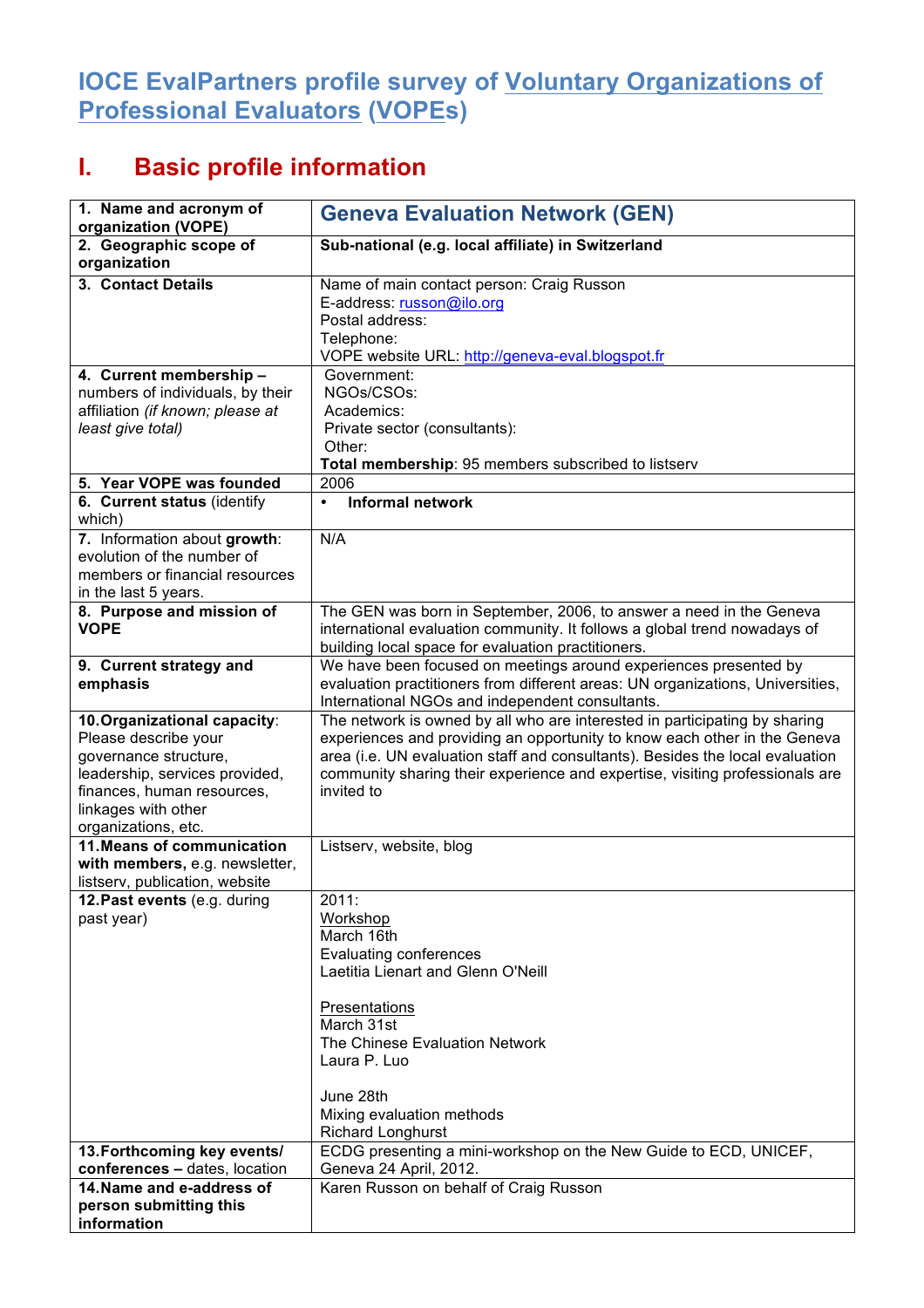## **II. Experience with Evaluation Capacity Building**

| 1. Background: Please provide<br>a brief history of the formation of<br>this organization (VOPE). | The Geneva Evaluation Network (GEN) was created in 2006 by Craig<br>Russon when he moved to the area. There was no local evaluation network<br>at the time. Ricardo Furman created and maintains the GEN website. |
|---------------------------------------------------------------------------------------------------|-------------------------------------------------------------------------------------------------------------------------------------------------------------------------------------------------------------------|
| 1.1 Who were/are the key                                                                          |                                                                                                                                                                                                                   |
| players?                                                                                          | There is no governing body. Although Craig has initiated and hosted most                                                                                                                                          |
| 1.2 How many members do you<br>have on your governing board/<br>committee?                        | of the presentations at his organization, there is no formal administrative<br>structure. Anyone can organize and host an event.                                                                                  |
| 1.3 What are the main existing                                                                    | A strength of GEN is the diversity of local expertise and the nature of                                                                                                                                           |
| strengths that your VOPE is                                                                       | Geneva as a headquarters of the UN and many NGOs which receive                                                                                                                                                    |
| trying to capitalize on?                                                                          | visiting evaluation experts who may present to the group.                                                                                                                                                         |
| 1.4 What are the main                                                                             |                                                                                                                                                                                                                   |
| challenges that your VOPE is                                                                      |                                                                                                                                                                                                                   |
| trying to address?<br>2. Organizational motivation:                                               | The organization was created to strengthen the individual evaluation                                                                                                                                              |
| What were/are the driving forces                                                                  | capability of its members through informal presentations or seminars. A                                                                                                                                           |
| of the VOPE and its historical                                                                    | second objective is to enhance networking among the local evaluation                                                                                                                                              |
| development?                                                                                      | community.                                                                                                                                                                                                        |
| 3. Evaluation Capacity<br><b>Building: What has your VOPE</b>                                     | Informal presentations on evaluation-related topics                                                                                                                                                               |
| done to promote evaluation                                                                        |                                                                                                                                                                                                                   |
| (M&E) capacity?                                                                                   |                                                                                                                                                                                                                   |
| 4. Context / target entities:                                                                     | GEN's target audience is evaluation practitioners or anyone interested in                                                                                                                                         |
| More specifically, who are the<br>persons or institutions your                                    | learning and sharing evaluation-related issues/topics.                                                                                                                                                            |
| organization seeks to influence                                                                   |                                                                                                                                                                                                                   |
| (to strengthen evaluation                                                                         |                                                                                                                                                                                                                   |
| capacity)? For example:                                                                           |                                                                                                                                                                                                                   |
| 4.1 Technical capacities to<br>supply quality evaluations,                                        |                                                                                                                                                                                                                   |
| partnering with experts, local                                                                    |                                                                                                                                                                                                                   |
| universities or others to                                                                         |                                                                                                                                                                                                                   |
| provide training for                                                                              |                                                                                                                                                                                                                   |
| members, etc.;<br>4.2 Strengthening VOPE                                                          |                                                                                                                                                                                                                   |
| organizational capacity itself;                                                                   |                                                                                                                                                                                                                   |
| 4.3 Enhancing the enabling                                                                        |                                                                                                                                                                                                                   |
| environment for evaluation,                                                                       |                                                                                                                                                                                                                   |
| including strengthening the<br>demand for and use of                                              |                                                                                                                                                                                                                   |
| evaluations by policy                                                                             |                                                                                                                                                                                                                   |
| makers;                                                                                           |                                                                                                                                                                                                                   |
| 4.4 Influencing governmental                                                                      |                                                                                                                                                                                                                   |
| policies related to evaluation,<br>evaluation designs and                                         |                                                                                                                                                                                                                   |
| implementation of M&E                                                                             |                                                                                                                                                                                                                   |
| systems, etc.                                                                                     |                                                                                                                                                                                                                   |
| 5. Public accountability: Is your                                                                 | No                                                                                                                                                                                                                |
| VOPE helping to strengthen<br>oversight and transparency of                                       |                                                                                                                                                                                                                   |
| government programs? If so, in                                                                    |                                                                                                                                                                                                                   |
| what ways? Can you share any                                                                      |                                                                                                                                                                                                                   |
| success stories of evaluators or                                                                  |                                                                                                                                                                                                                   |
| others promoting public<br>accountability?                                                        |                                                                                                                                                                                                                   |
| 6. More specifically, what are                                                                    | N/A                                                                                                                                                                                                               |
| some of the key themes for                                                                        |                                                                                                                                                                                                                   |
| which you advocate? For                                                                           |                                                                                                                                                                                                                   |
| example, are you promoting                                                                        |                                                                                                                                                                                                                   |